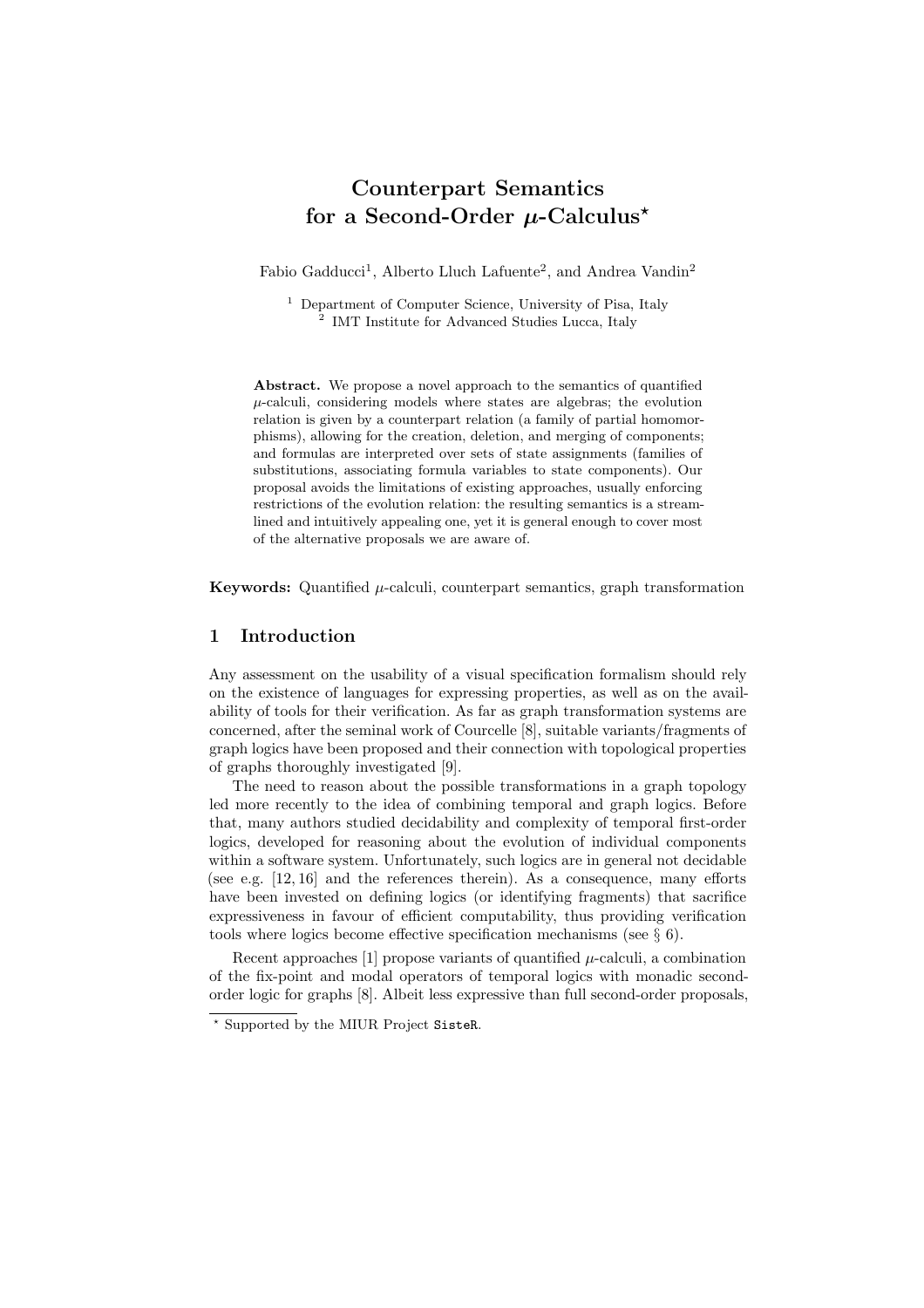since the class of admissible predicates is restricted to first-order equality, these logics fit at the right level of abstraction for graph transformation systems: if state systems are graphs, and state components are thus graph items, one is not only interested in the topological structure of each reachable graph alone, but on its evolution as well. As a concrete example, consider graphs that represent the communication topology of a distributed leader election algorithm on a ring network that proceeds by iteratively discarding processes (edges) for the leadership. On the one hand, one would like to claim that eventually a leader will be found (the only self-closed remaining edge). This can be achieved with a formula like  $\mu Z.\equiv$   $\exists$  edge.source(edge) = target(edge)  $\vee \Diamond Z$ . Note that the formula is fundamentally propositional in its temporal dimension: it asserts that at some reachable graph there will be a self-closed edge (the leader). Instead, we might be interested in expressing the eventual existence a process (an edge) which will be become the leader (self-closed). This is obtained moving to a purely first-order  $\mu$ -calculus formula such as  $\mu Z.\exists edge.[source(edge) = target(edge) \vee \Diamond Z].$ 

The situation concerning the semantical models for such logics is less clearly cut. While it is obvious that a closed formula should be valued as the set of states where it holds, consider instead the open formula source(edge) = target(edge)  $\vee$  $\Diamond Z$ : once the value of *edge* is chosen in the current state, how is such value passed to the states denoted by the fix-point variable Z? The issue is denoted in the quantified temporal logic literature as the trans-world identity problem (see [15] as well as [2] for a survey of the related philosophical issues). From a practitioner point of view, a typical solution follows the so-called "Kripke semantics" approach: roughly, a set of universal (graph) items is chosen, and its elements are used to form each state. Another solution exploits counterpart relations, i.e. (partial) functions among states, explicitly relating elements of different states. The first solution is the most widely adopted, and it underlines all the proposals we are aware of (as they are briefly surveyed in  $\S 6$  of the paper): it is e.g. implicitly used also in the approach discussed in [1] (admittedly the most similar in the chosen syntax/semantics to the one that we are going to introduce). since the counterpart relations used there for modelling the association of items belonging to different graphs are actually partial inclusions.

However, Kripke-like solutions do not fit too well with the possibility that items might be merged or that the evolution relation might form cycles: if the value of an open formula is a set of states, how to account for an item of a state that is first deleted and then added again? The latter problem is often solved by restricting the class of admissible evolution relations among states: this may force to reformulate the state transition relation modelling the system evolution, though such solutions tend to hamper the intuitive meaning of the logic.

In this paper we introduce a novel, purely counterpart-like semantics for quantified  $\mu$ -calculi. We instantiate our proposal by considering a simple secondorder syntax, and considering models where states are algebras and the evolution relation is given by a family of partial homomorphisms. Most importantly, open formulas are interpreted over sets of pairs  $(\sigma, w)$ , for w a state and  $\sigma$  an assignment over  $w$  (that is, a substitution associating formula variables to components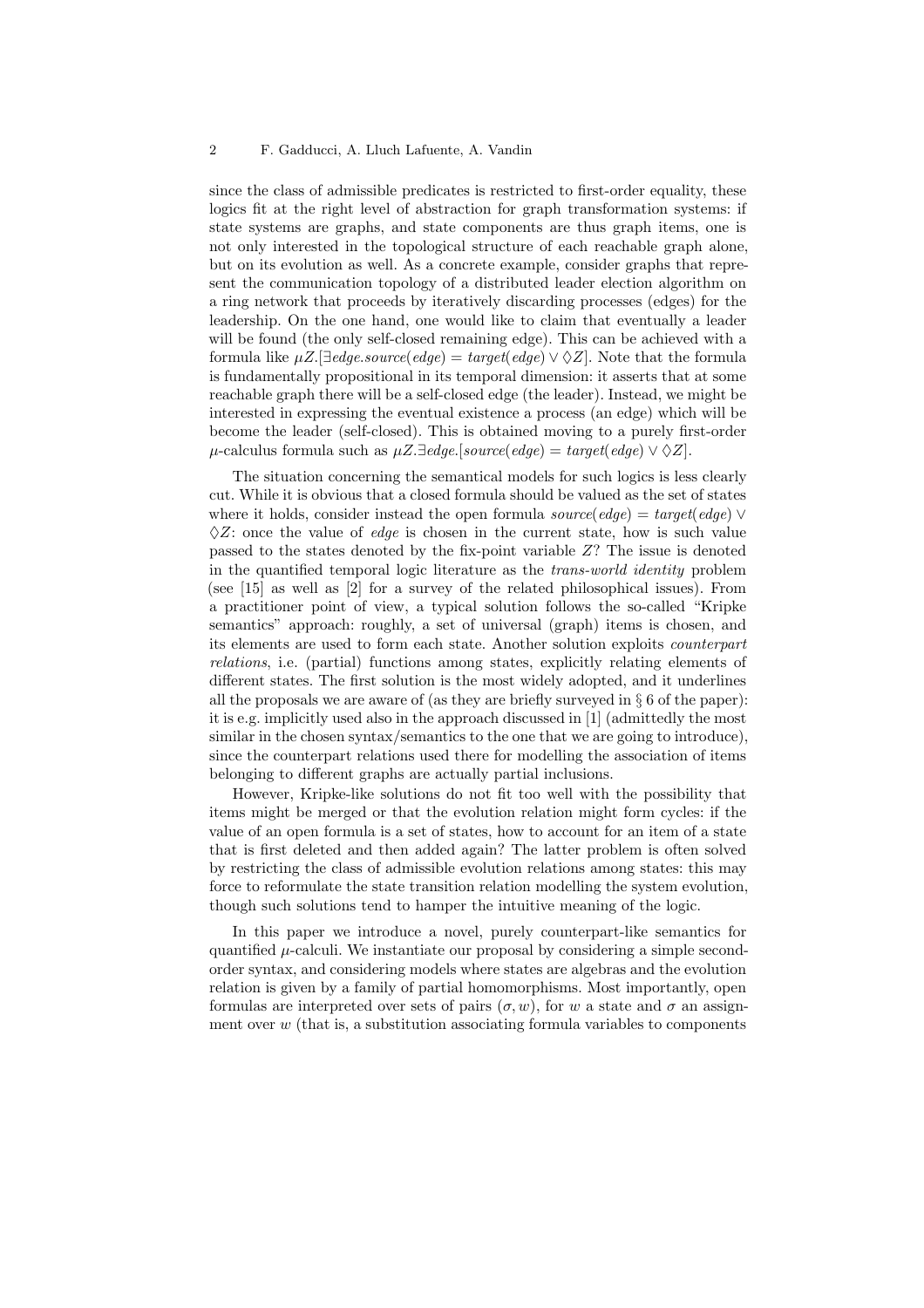of the state  $w$ ): the resulting model thus faithfully represents also the presence of cycles in the evolution relation. Our proposal avoids the limitations of existing approaches, since it dispenses with the reformulation of the transition relation: the resulting semantics is a streamlined and intuitively appealing one, yet it is general enough to cover most of the alternatives we are aware of.

Synopsis. The opening  $\S 2$  presents our counterpart model, roughly based on [15], yet considering suitable algebras as states. Then, § 3 presents the syntax of our logic, a second-order  $\mu$ -calculus that is reminiscent of the one proposed in [1]. Finally, § 4 presents the core contribution of the paper: the semantics for our logic, based on sets of assignments. The proposal is put at work with a series of simple examples in § 5. And while § 6 discusses related works, focusing on those logics applied to the verification of visual formalisms, the closing § 7 concludes the paper and outlines future research avenues.

## 2 Counterpart model

In this section we define the class of models over which our logic is interpreted. We begin recalling the definition of multi-sorted algebras and their homomorphisms, which lies at the basis of the structure of our worlds.

Definition 1 (Multi-sorted algebra). A (multi-sorted) signature  $\Sigma$  is a pair  $(S_{\Sigma}, F_{\Sigma})$  composed by a set of sorts  $S_{\Sigma} = {\tau_1, \cdots, \tau_m}$  and by a set of function symbols  $F_{\Sigma} = \{f_{\Sigma} : \tau_1 \times \ldots \times \tau_n \to \tau \mid \tau_i, \tau \in S_{\Sigma}\}\$  typed over  $S_{\Sigma}$ . A (multisorted) algebra  $\overline{A}$  with signature  $\Sigma$  (a  $\Sigma$ -algebra) is a pair  $(A, F_{\Sigma}^{\overline{A}})$  such that

- the carrier  $A = \{A_\tau \mid \tau \in S_\Sigma\}$  is a set of elements typed over  $S_\Sigma$ ;
- $-F_{\Sigma}^{A} = \{f_{\Sigma}^{A}: A_{\tau_1} \times \ldots \times A_{\tau_n} \to A_{\tau} \mid f_{\Sigma} : \tau_1 \times \ldots \times \tau_n \to \tau \in F_{\Sigma}\}$  is a family of functions on A typed over  $S_{\Sigma}^*$ .

Given two  $\Sigma$ -algebras **A** and **B**, a (partial) homomorphism  $\rho$  is a family of possibly partial functions  $\{\rho_{\tau} \mid \tau \in S_{\Sigma}\}\$  typed over  $S_{\Sigma}$ , such that for each typed function symbol  $f_{\Sigma} : \tau_1 \times ... \times \tau_n \to \tau \in F_{\Sigma}$  and list of elements  $a_1, ..., a_n$ , if each function  $\varrho_{\tau_i}$  is defined for the element  $a_i$  of type  $\tau_i$ , then  $\varrho_{\tau}$  is defined for the element  $f_{\Sigma}^{A}(a_1,\ldots,a_n)$  of type  $\tau$  and moreover the elements  $\varrho_{\tau}(f_{\Sigma}^{A}(a_1,\ldots,a_n))$ and  $f_{\Sigma}(\varrho_{\tau_1}(a_1),\ldots,\varrho_{\tau_n}(a_n))$  coincide.

Each typed function symbol  $f_{\Sigma} \in F_{\Sigma}$  corresponds to a function  $f_{\Sigma}^{\mathbf{A}}$  in  $F_{\Sigma}^{\mathbf{A}}$ : the functions in  $F_{\Sigma}^{\mathbf{A}}$  are called fundamental operations of A. Note that our homomorphisms can be partial, possibly decreasing the domain of definition of a function and thus modelling the removal of world elements.

Example 1 (Graph algebra). As a running example we adopt a very simple unary algebra, the one for ordinary directed graphs. More precisely, the signature for directed graphs is  $(S_{graph}, F_{graph})$ . The set  $S_{graph}$  of sorts is composed by the sort of nodes  $\tau_N$  and the sort of edges  $\tau_E$ , while the set  $F_{graph}$  is composed by the function symbols  $s : \tau_E \to \tau_N$  and  $t : \tau_E \to \tau_N$  which determine respectively the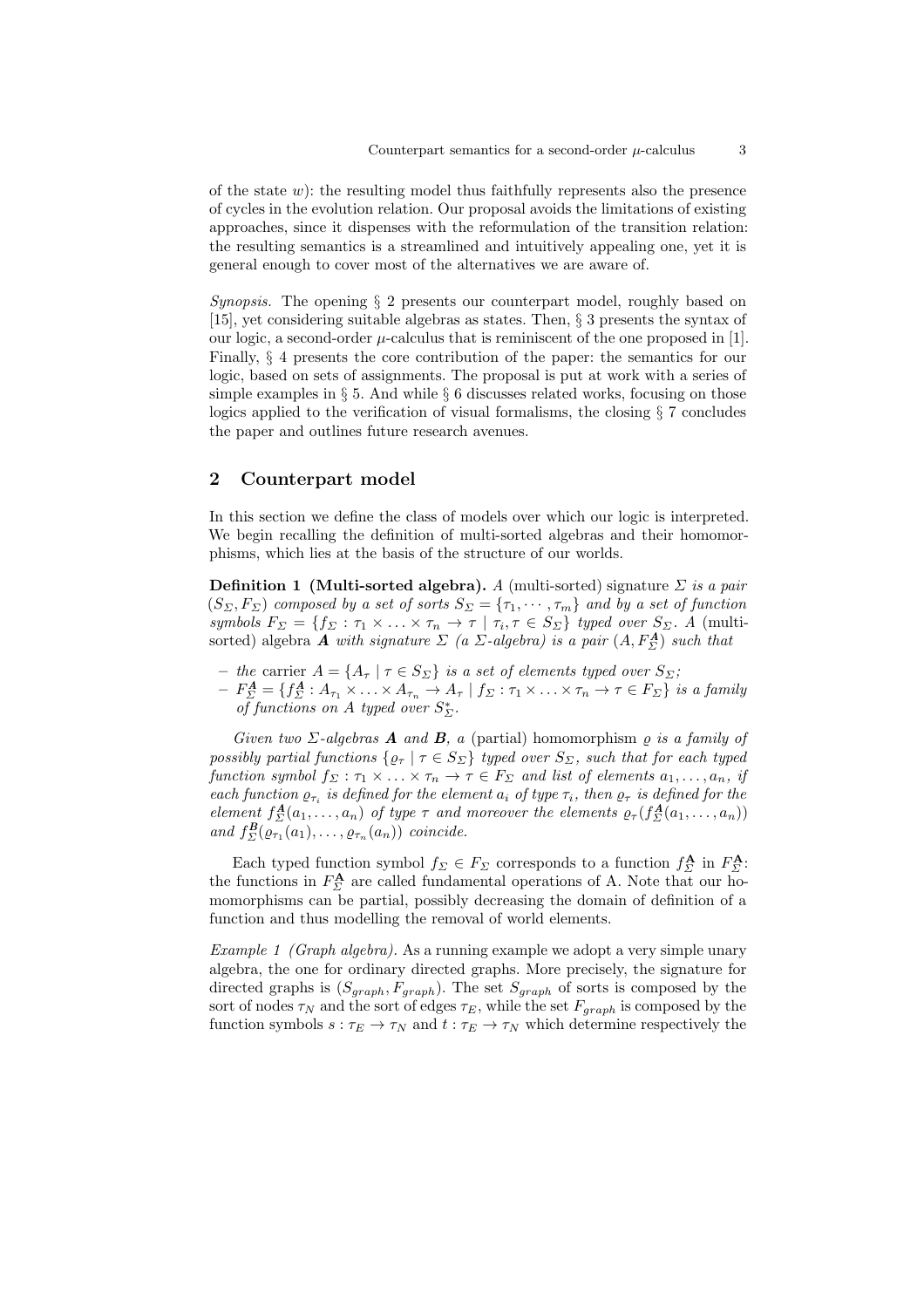4 F. Gadducci, A. Lluch Lafuente, A. Vandin



**Fig. 1.** Three graphs:  $G_0$  (left),  $G_1$  (middle) and  $G_2$  (right)

source and the target node of an edge. In Fig. 1 we find the visual representations for three graphs:  $\mathbf{G}_0$ ,  $\mathbf{G}_1$ ,  $\mathbf{G}_2$ . The first of these graph algebras is given by  $\mathbf{G}_0$  =  $(N_0 \oplus E_0, \{s^{\mathbf{G}_0}, t^{\mathbf{G}_0}\}),$  where  $N_0 = \{n_0, n_1, n_2\}, E_0 = \{e_0, e_1, e_2\}, s^{\mathbf{G}_0} = \{e_0 \mapsto$  $n_0, e_1 \mapsto n_2, e_2 \mapsto n_1$  and  $t^{\mathbf{G}_0} = \{e_0 \mapsto n_1, e_1 \mapsto n_0, e_2 \mapsto n_2\}$ . Each graph can be understood as the state of the communication topology in a distributed algorithm: edges represent processes, source and target functions denote the ports of the processes and nodes are the communication channels.

We are interested in open terms, i.e. terms with variables. For this purpose we consider signatures  $\Sigma_X$  obtained by extending a multi-sorted signature  $\Sigma$ with a denumerable set X of variables typed over  $S_{\Sigma}$ : we let  $X_{\tau}$  denote the  $\tau$ -typed subset of variables and with  $x_{\tau}$  or  $x : \tau$  a variable with sort  $\tau$ . Similarly, we let  $\epsilon_{\tau}$  or  $\epsilon : \tau$  indicate a  $\tau$ -sorted term.

**Definition 2 (Terms).** Let  $\Sigma$  be a signature, let X be a (denumerable) set of individual variables typed over  $S_{\Sigma}$ , and let  $\Sigma_X$  denote the signature obtained extending  $\Sigma$  with X. The (multi-sorted) set  $T(\Sigma_X)$  of terms obtained from  $\Sigma_X$ is the smallest set such that

$$
\frac{\epsilon_i : \tau_i \in T(\Sigma_X), \ f : \tau_1 \times \ldots \times \tau_n \to \tau \in F_\Sigma}{f(\epsilon_1, \ldots, \epsilon_n) : \tau \in T(\Sigma_X)}
$$

We omit the sort when it is clear from the context or when it is not necessary. Moreover, for an algebra **A**, we let  $\epsilon^{\mathbf{A}}$  denote the function associated to a term  $\epsilon$ . We remark that the derived signature  $\Sigma_X$  does not allow to denote an individual element of the carrier directly, but only indirectly via constant symbols or variables and the well known concepts of *variable assignment*  $\sigma$ .

Example 2 (Terms). Consider the algebra of  $\mathbf{G}_0$  and let  $\{x_N, x_E\} \subseteq X$  be typed variables. Then,  $x_N$ ,  $x_E$ ,  $s(x_E)$ , and  $t(x_E)$  are valid terms, while  $n_2$  and  $e_1$  are not. Intuitively, terms are supposed to denote either a node or an edge of the graph, but they are undefined until evaluated with respect to a chosen variable assignment. For instance, given the assignment  $\sigma = \{x_E \mapsto e_1\}$  process (edge)  $e_1$  and its source and target channels (nodes)  $n_2$ ,  $n_0$  are respectively denoted by  $\sigma(x_E)$ ,  $\sigma(s(x_E))$ , and  $\sigma(t(x_E))$ .

We can now introduce the notion of counterpart model.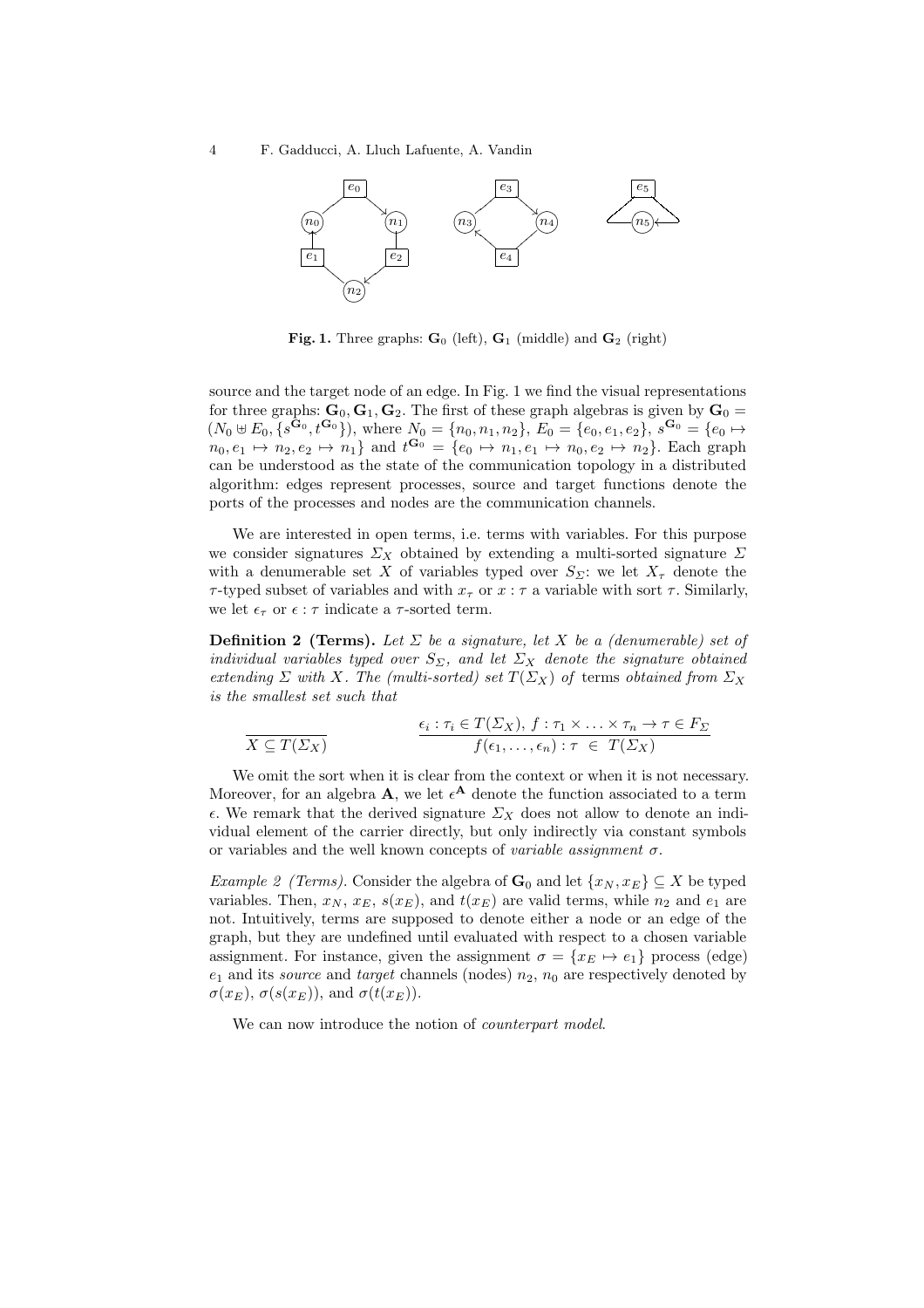

Fig. 2. A counterpart model with three sequential worlds  $(w_0, w_1, w_2)$ 

**Definition 3 (Counterpart model).** Let  $\Sigma$  be a signature, X a denumerable set of variables typed over  $S_{\Sigma}$ , and A the set of algebras over  $\Sigma_X$ . A counterpart model M is a tuple  $(W, \rightsquigarrow, d, C)$  such that

- $W$  is a non-empty set of worlds of the model;
- $-\rightsquigarrow \subseteq (W \times W)$  is a binary relation, called accessibility relation over W;
- $-$  d :  $W \rightarrow \mathcal{A}$  is a function assigning an algebra  $A_{d(w)}$  to each world;
- $C : \leadsto \to (\mathcal{A} \to \mathcal{A})$  is a function assigning to every pair of worlds  $(w, w') \in \leadsto$ a homomorphism (its counterpart function  $C_{w,w'}$ ) from  $A_{d(w)}$  to  $A_{d(w')}$ .

Intuitively, the counterpart relations allow for creation, deletion, renaming and merging of elements in a type-respecting way, while forbidding duplication, i.e. it is not possible to associate an element of  $A_{d(w)}$  to more than one element of  $A_{d(w')}$ . In the following we shall also use counterpart functions to sets of elements (with the obvious meaning of lifting the functions to sets).

Example 3 (Counterpart model). The example of Fig. 2 illustrates a model made of three worlds, namely  $w_0$ ,  $w_1$ , and  $w_2$ , that are mapped into the graph algebras  $\mathbf{G}_0$ ,  $\mathbf{G}_1$ , and  $\mathbf{G}_2$  of Fig. 1, respectively. The transition relation is a simple sequence  $w_0 \rightarrow w_1 \rightarrow w_2$  which can be understood as a sequential execution of the distributed leader election algorithm. The counterpart relations (drawn with dotted lines) reflect the fact that at each transition one process (edge) is discarded and its source and target channels (nodes) are merged:  $e_1$  at the first transition and  $e_4$  at the second one.

## 3 Syntax

Before presenting the syntax of our logic, we introduce the notion of secondorder variables  $\chi \in \mathcal{X}$ . Intuitively, a variable of the second order  $\chi_{\tau}$  with sort  $\tau \in S_{\Sigma}$  is evaluated in a set of elements of sort  $\tau$ . An assignment  $\sigma$  associates the variables of first- (second-) order to the elements (set of elements, respectively) of the algebra  $A_{d(w)}$  underlying a world w. Hence, fix-point variables  $Z \in \mathcal{Z}$ range over the set of pairs  $(\sigma_w, w)$  relative to a counterpart model M, where w is a world of  $M$ , and  $\sigma_w$  an assignment for  $w$ .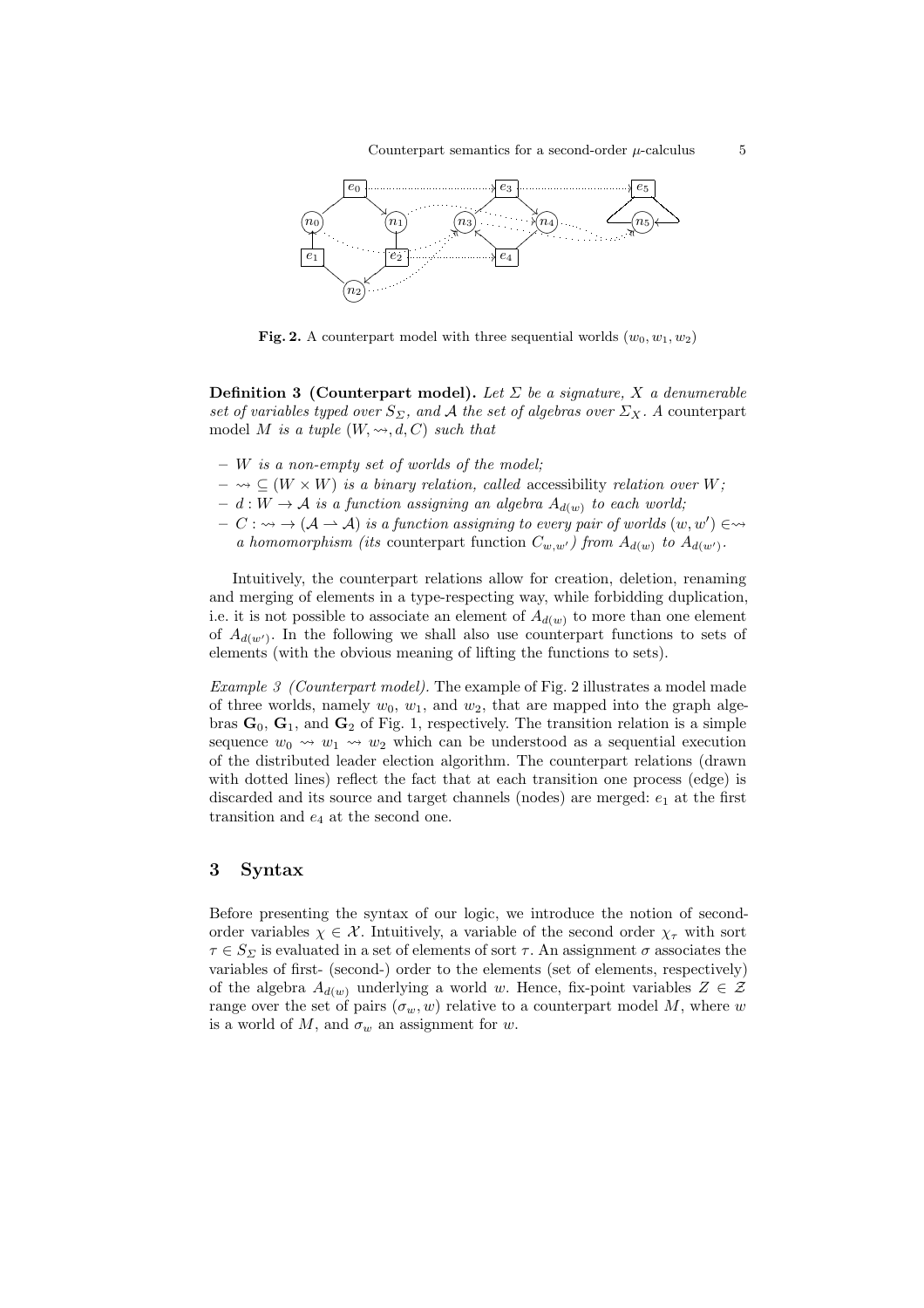Definition 4 (Quantified modal formulas). Let  $\Sigma$  be a signature,  $\mathcal Z$  a set of fix-point variables, and  $X$ ,  $X$  (denumerable) sets of first- and second-order variables typed over  $S_{\Sigma}$ , respectively. The set  $\mathcal{F}_{\Sigma}$  of formulas of our logic is inductively generated by the following rules

 $\psi ::= tt \mid \epsilon : \tau \in_{\tau} \chi_{\tau} \mid \neg \psi \mid \psi \vee \psi \mid \exists x_{\tau} . \psi \mid \exists \chi_{\tau} . \psi \mid \Diamond \psi \mid Z \mid \mu Z. \psi$ 

where  $\epsilon : \tau$  is a term over  $\Sigma_X$  of type  $\tau, \epsilon_{\tau}$  is a family of membership predicates typed over  $S_{\Sigma}$  indicating that (the evaluation of) a term with sort  $\tau$  belongs to (the evaluation of) a second-order variable with the same sort  $\tau$ , and  $\mu$  denotes the least fixed point operator.

Whenever clear from the context, in the following subscripts and types will usually be omitted. We shall also use the derived symbols  $\land$ ,  $\rightarrow$ ,  $\leftrightarrow$ ,  $\forall$ , as well as the modal operator  $\Box$ , defined as usual as  $\Box \psi \equiv \neg \Diamond \neg \psi$ . Moreover, as it is standard, we restrict to monotonic formulas, i.e., such that each fix-point variable Z occurs under the scope of an even number of negations. This is a sufficient condition for the fixed points to be well-defined.

Note that the logic is simple, yet reasonably expressive. For instance, binary equivalence can also be defined as a derived operator, namely,  $\epsilon_1 : \tau = \epsilon_2 : \tau$  is defined as  $\forall \chi_{\tau}$ .  $(\epsilon_1 : \tau \in_{\tau} \chi_{\tau} \leftrightarrow \epsilon_2 : \tau \in_{\tau} \chi_{\tau}).$ 

Example  $\frac{4}{7}$  (Formula). Consider again the graph signature and our running example. The following are examples of formulas expressing different liveness properties of the distributed leader election algorithm:  $\psi_1 \equiv \mu Z.(\exists x . s(x) = t(x)) \vee \Diamond Z$ (eventually there will be a leader) and  $\psi_2 \equiv \mu Z. \exists x.(s(x) = t(x) \vee \Diamond Z)$  (there is a process that eventually will become the leader). Intuitively,  $\psi_2$  is satisfied by those worlds w that can reach a world where a leader (self-closed edge) is present. Instead,  $\psi_1$  is satisfied by those worlds w which contain a process (edge) that is a leader (i.e. its source and target ports coincide) or if this process (edge) will become a leader (self-closed) in a world reachable after some finite number of steps. Formula  $\psi_2$  has thus quite a different meaning than  $\psi_1$ : in  $\psi_1$  the sub-formula  $\Diamond Z$  is inside the scope of the existential quantifier which fixes the element associated to  $x$  (the potential leader) in the source world to keep track of its evolution.

We now introduce the notion of context that is used for decorating terms and formulas with relevant variable-related information. For the sake of simplicity, in the rest of the paper we fix a signature  $\Sigma$  and denumerable sets  $X, X, Z$  of first-order, second-order, and fix-point variables, respectively.

**Definition 5 (First-order context).** A first-order context  $\Gamma$  over  $X$  is a subset of X. We write  $\Gamma$ , x to indicate  $\Gamma \cup \{x\}$  and  $\Gamma \setminus x$  to indicate  $\Gamma \setminus \{x\}$ .

We indicate with  $C_1$  the set of all the first-order contexts. Now, we define how terms are decorated with such contexts.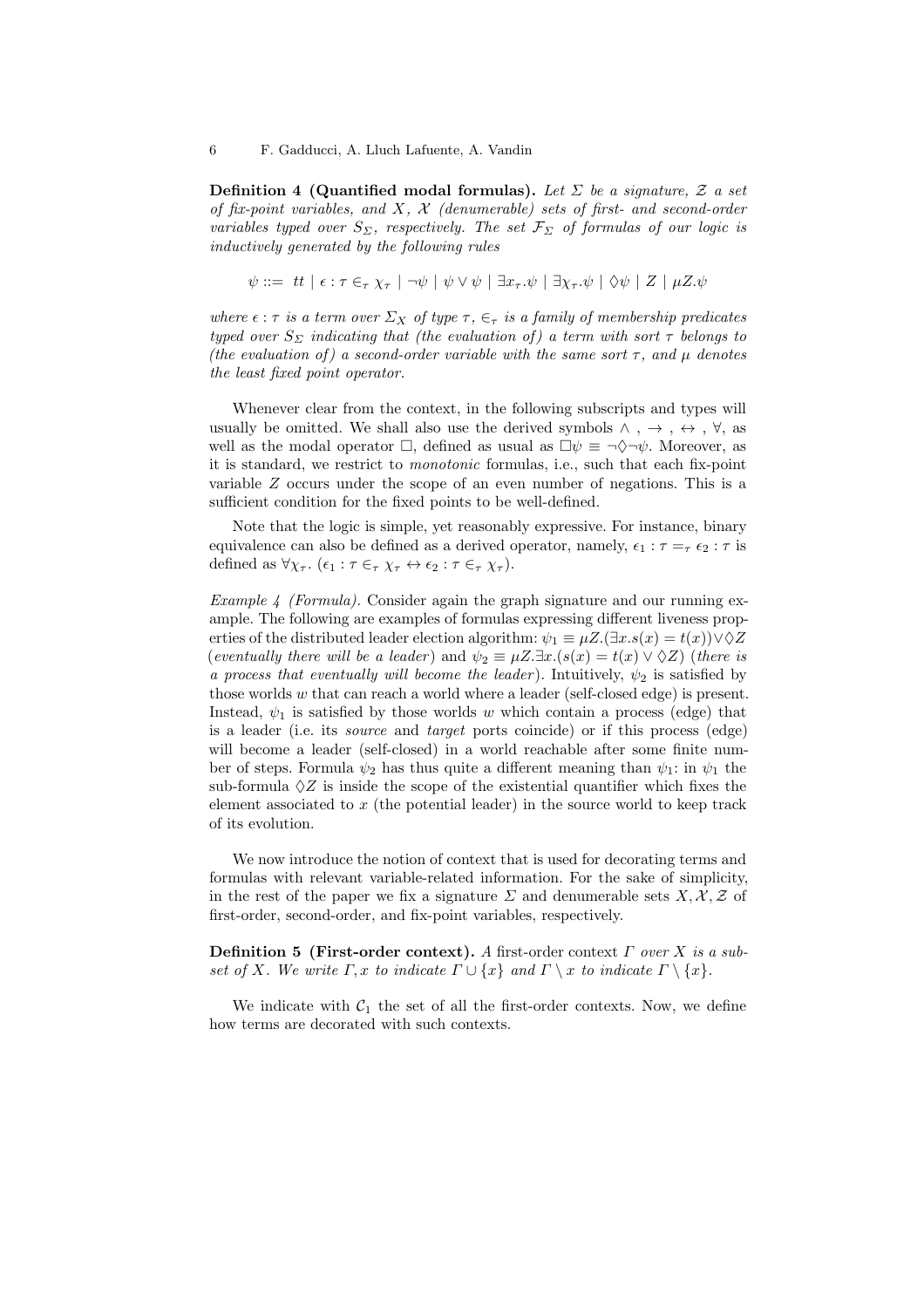**Definition 6 (Term-in-context).** A term-in-context takes the form  $\epsilon$ :  $\tau[T]$ where  $\epsilon$  is a term of type  $\tau$  over  $\Sigma_X$ , and  $\Gamma$  is a first-order context over X. The set of well-formed terms-in-context  $T^C(\Sigma_X)$  over  $T(\Sigma_X)$  is defined as

$$
\frac{x \in X_{\tau}, \Gamma \in \mathcal{C}_1}{x[\Gamma, x] \in T^C(\Sigma_X)} \qquad \frac{\epsilon_i : \tau_i[\Gamma] \in T^C(\Sigma_X), \ f_{\Sigma} : \tau_1 \times \dots \tau_n \to \tau \in F_{\Sigma}}{f_{\Sigma}(\epsilon_1, \dots, \epsilon_n) : \tau[\Gamma] \in T^C(\Sigma_X)}
$$

Example 5 (Term-in-context). Instantiating  $\Sigma$  with the graph signature of our running example, and considering the variables  $x, y \in X_{\tau_E}$ , then  $s(x)[\{x\}]$  and  $s(x)[\{x, y\}]$  are terms-in-context, while  $s(x)[\{y\}]$  is not.

Since our logic allows for second-order quantification, we have to extend the concept of context to the second order.

**Definition 7 (Second-order context).** A second-order context  $\Delta$  over  $\mathcal X$  is a subset of  $X$ . The operations of addition and removal of a second-order variable with respect to a second-order context are defined as for the first-order case.

As before, with  $C_2$  we indicate the set of all the second-order contexts. We can finally define how formulas are to be decorated with information about the variables involved. Their use is twofold: on the one-side, they allow for a smooth definition of the semantics, as it is going to be shown in  $\S 4$ . Furthermore, even if it is not going to be further investigated here, contexts are needed to guarantee the normality of the logic and, in particular, the so-called K-scheme (see the remarks in the concluding section, as well as [2, 22] for further details).

Definition 8 (Context of a formula). We define the context of a formula as a pair  $[\Gamma; \Delta]$  where  $\Gamma$  is a first-order context, and  $\Delta$  is a second-order context.

Intuitively, the context of a formula has to contain at least the free variables that are actually appearing in the formula. Hence, a formula-in-context is a formula decorated with such a context, recursively defined as follows. In the definition we omit  $\Sigma$  from  $\mathcal{F}_{\Sigma}$  considering it fixed, and use  $\psi \in \mathcal{F}^{[r;\Delta]}$  as abbreviation for  $\psi[\Gamma; \Delta] \in \mathcal{F}_{\Sigma}^{[\Gamma; \Delta]}$ .

**Definition 9 (Formula-in-context).** A formula-in-context is  $\psi[\Gamma;\Delta]$  where  $\psi$  is a formula in  $\mathcal{F}_\Sigma$ , and  $[\Gamma;\Delta]$  is a context of  $\psi$ . The set of well formed  ${\it formulas-in\text{-}context}\; \mathcal{F}_{\Sigma}^{[\varGamma;\Delta]}\; \mathit{over}\; \mathcal{F}_{\Sigma}\; \mathit{is}\; \mathit{defined}\; \mathit{as}$ 

| $tt \in \overline{\mathcal{F}^{[\Gamma;\Delta]}}$                                                                                          | $\epsilon: \tau[\Gamma] \in T^{[\Gamma; \Delta]}(\Sigma_X)$<br>$(\epsilon : \tau \in \tau \chi \tau) \in \mathcal{F}^{[\Gamma ; \Delta , \chi \tau]}$ | $\psi {\in} \mathcal{F}^{[\varGamma;\varDelta]}$<br>$(\neg \psi)$ $\overline{\in \mathcal{F}^{[{\Gamma}; \Delta]}}$                                    |
|--------------------------------------------------------------------------------------------------------------------------------------------|-------------------------------------------------------------------------------------------------------------------------------------------------------|--------------------------------------------------------------------------------------------------------------------------------------------------------|
| $\{\psi_1,\psi_2\}\subseteq$ $\mathcal{F}^{[\varGamma;\varDelta]}$<br>$\overline{(\psi_1 \vee \psi_2)} \in \mathcal{F}^{[\Gamma; \Delta]}$ | $\psi{\in}\mathcal{F}^{[{\varGamma},x_{\tau};\varDelta]}$<br>$(\exists x_{\tau}.\psi) \in \mathcal{F}^{[\Gamma;\Delta]}$                              | $\psi{\in}\mathcal{F}^{[\varGamma;\varDelta,\chi_{\tau}]}$<br>$(\exists \chi_{\tau} . \psi) \; \overline{\in \; \mathcal{F}^{[\varGamma; \varDelta]}}$ |
| $\psi {\in} \mathcal{F}^{[\varGamma;\varDelta]}$<br>$\overline{(\Diamond \psi)} \in \mathcal{F}^{[\Gamma; \Delta]}$                        | $Z \in \mathcal{F}^{[r;\Delta]}$                                                                                                                      | $\psi{\in}\mathcal{F}^{[\varGamma;\varDelta]}$<br>$(\mu Z.\overline{\psi}) \in \mathcal{F}^{[\Gamma;\Delta]}$                                          |

where  $Z \in \mathcal{Z}$ ,  $x_{\tau} \in X$  and  $\chi_{\tau} \in \mathcal{X}_{\tau}$ .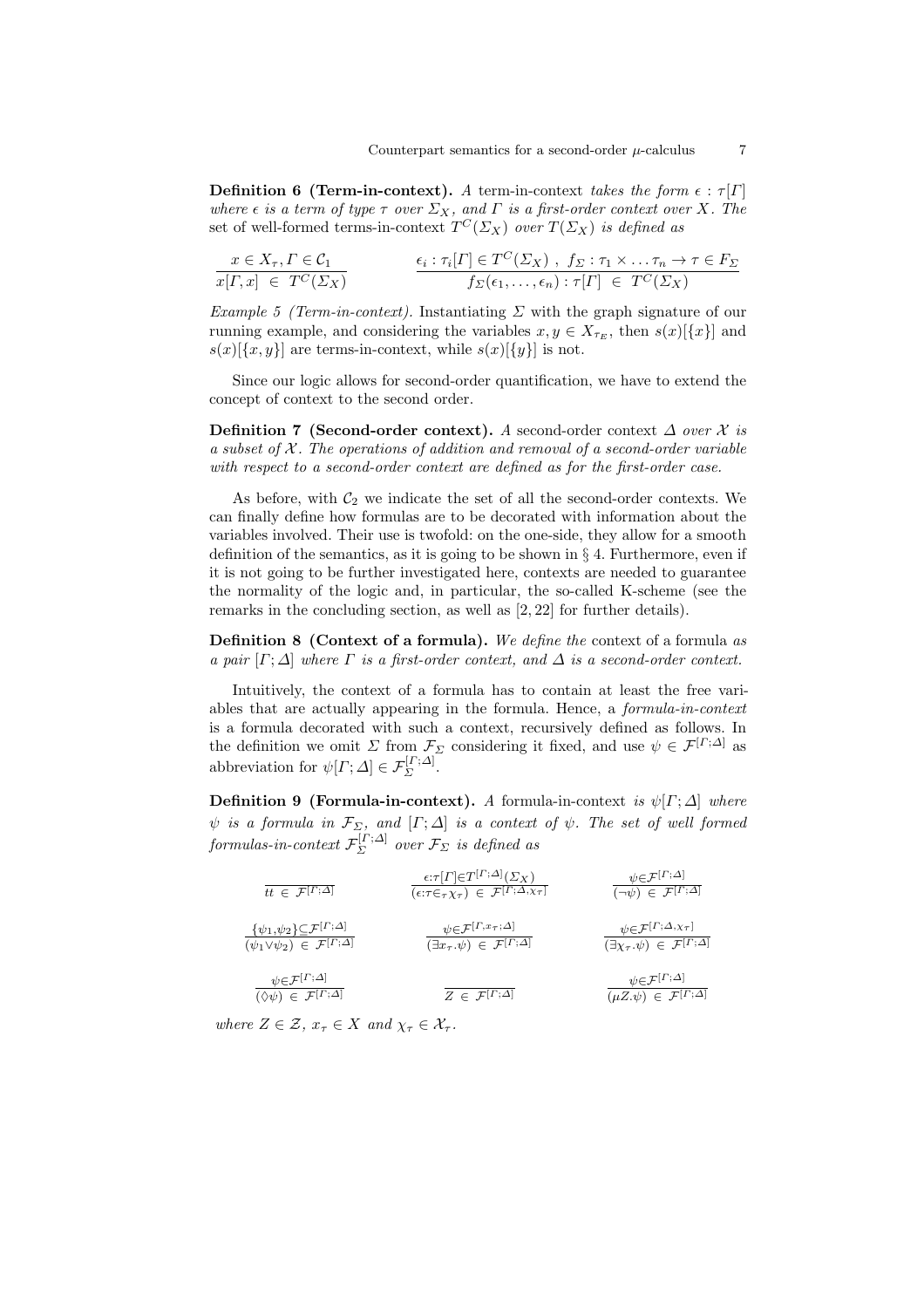#### 8 F. Gadducci, A. Lluch Lafuente, A. Vandin

Note that, by construction, a context cannot contain a variable quantified in the formula, so that e.g. a formula like  $(\exists x_\tau \psi) \vee (x_\tau =_\tau x_\tau)$  has no associated context. This property is ensured by the lack of a weakening axiom, replaced by the rule introducing any term in context  $\epsilon : \tau[T]$  inside a membership expression. This solution is adopted since it simplifies the semantics for the quantifiers in Definition 12, but it is not restrictive, since the actual identity of a bound variable is immaterial. Moreover, our inference rules for formulas-in-context could anyhow be easily generalised in order to allow at least a context for any formula.

Example 6 (Formula-in-context). Consider the formula  $\mu Z.\exists x.(s(x) = t(x)\vee\Diamond Z)$ proposed in Example 4. We see that it contains a quantified variable " $x$ ", but no free variables. The context of this formula can thus consist of any set of first-order variables not containing  $x$ , and of any set of second-order variables. It can even be the empty context  $[\emptyset;\emptyset]$ . A more useful example comes from the examination of the construction of the cited formula. Assume  $[\{x\}; \emptyset]$  as the context of the formula  $s(x) = t(x)$ . In order to apply the disjunction rule,  $\Diamond Z$  has to have the same context  $[\{x\}; \emptyset]$ . We thus obtain  $(s(x) = t(x) \vee \lozenge Z)[\{x\}; \emptyset]$ . Now it is possible to apply the rule relative to the first-order quantifier, removing  $x$  from the context, obtaining  $\exists x.(s(x) = t(x) \vee \Diamond Z)[\emptyset;\emptyset]$ . Finally, applying the least fixed point rule, we obtain the formula-in-context  $\mu Z.\exists x.(s(x) = t(x) \vee \Diamond Z)[\emptyset;\emptyset].$ 

## 4 Counterpart semantics

In this section we present the core contribution of the paper: we introduce the semantical domain for our logic, and we provide the rules for evaluating a formulain-context as a set of assignments on a counterpart model. Once more for the sake of simplicity, in the rest of the paper we fix a counterpart model M.

**Definition 10 (Assignments).** A (variable) assignment  $\sigma = (\sigma_1, \sigma_2)$  for a world  $w \in M$  is a pair of partial functions typed over  $S_{\Sigma}$  such that  $\sigma_1: X \to Y$  $A_{d(w)}$  and  $\sigma_2 : \mathcal{X} \longrightarrow 2^{A_{d(w)}}$ .

Let  $\Omega$  denote the set of pairs  $(\sigma, w)$ , for  $\sigma$  an assignment over the world w. A (fix-point variable) assignment is a partial function  $\rho : \mathcal{Z} \to 2^{\Omega}$ .

In the following, we denote by  $\Omega^{[r;\Delta]}$  those pairs  $((\sigma_1, \sigma_2), w)$  such that the domain of definition of  $\sigma_1$  and  $\sigma_2$  is  $\Gamma$  and  $\Delta$ , respectively. Moreover,  $\Omega_w \subseteq \Omega$ denotes the sub-set of assignments over a world  $w$  (i.e. those pairs whose second component is the world w), and similarly for the sub-set  $\Omega_w^{[\Gamma;\Delta]} \subseteq \Omega^{[\Gamma;\Delta]}$ .

Another definition regards the notions of assignment extension and restriction.

Definition 11 (Extensions and restrictions). Let  $[F; \Delta]$  be a context and  $x \notin \Gamma$  a variable. Given an assignment  $\sigma = (\sigma_1, \sigma_2) \in \Omega^{[\Gamma, x; \Delta]}$ , its restriction  $\sigma\downarrow_x \in \Omega^{[\Gamma;\Delta]}$  is the assignment  $(\sigma_1\downarrow_x, \sigma_2)$  obtained by restricting the domain of definition of  $\sigma_1$  to  $\Gamma$ . Vice versa, let  $a \in A_{d(w)}$  be an element of the world w.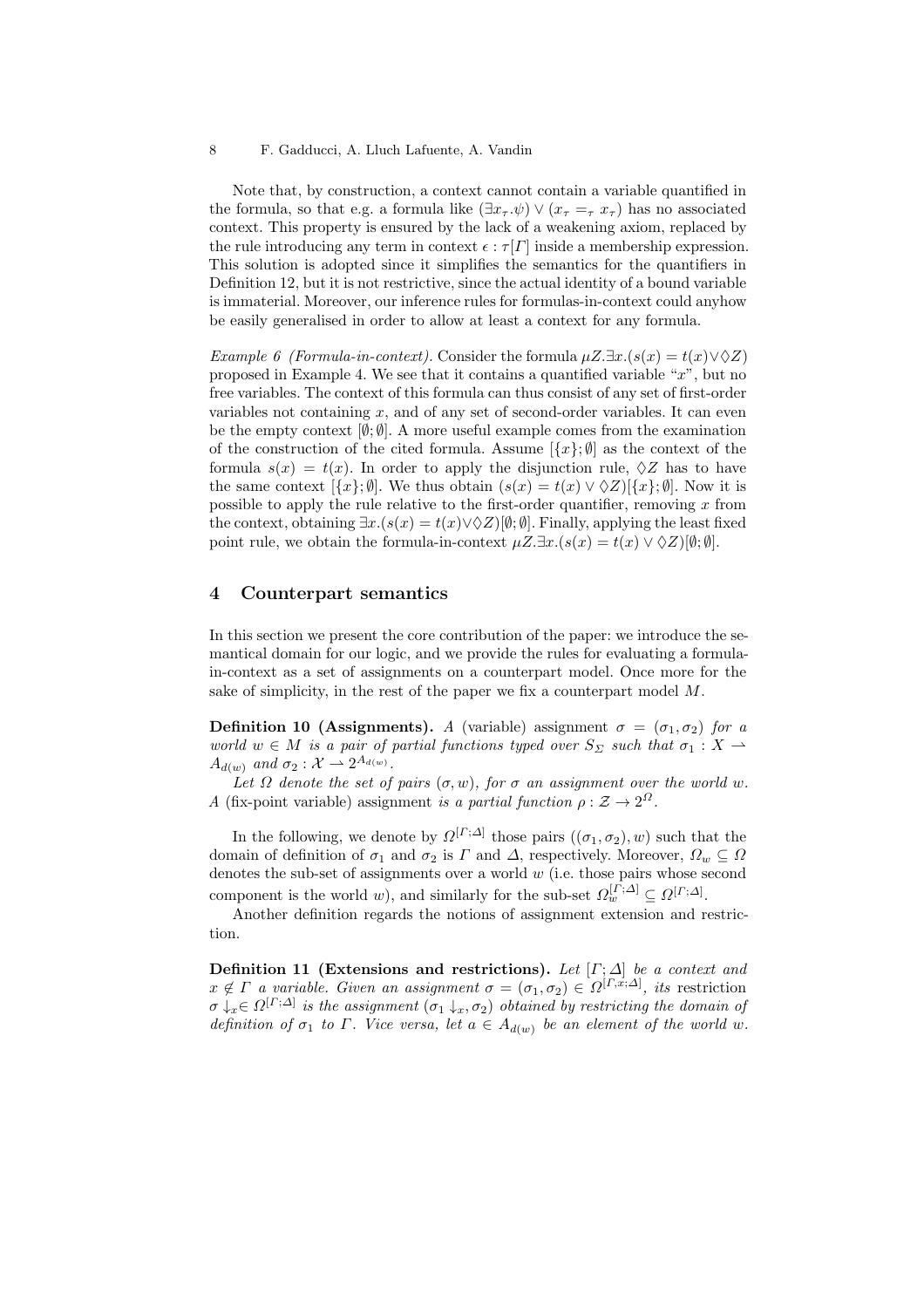Given an assignment  $\sigma \in \Omega_w^{[\Gamma;\Delta]}$ , its extension  $\sigma[^a/_x] \in \Omega_w^{[\Gamma,x;\Delta]}$  is the assignment  $(\sigma_1[^a/<sub>x</sub>], \sigma_2)$  obtained by extending the domain of definition of  $\sigma_1$  to  $\Gamma, x$ by assigning the element  $a$  to the variable  $x$ .

Given a context  $[\Gamma; \Delta]$  and a variable  $x \notin \Gamma$ , the function  $2^{\downarrow_x} : 2^{\Omega^{[\Gamma, x; \Delta]}} \rightarrow$  $2^{\Omega^{[{\Gamma};\Delta]}}$  lifts  $\downarrow_x$  to sets. Vice versa, the function  $\uparrow_x: \Omega^{[{\Gamma};\Delta]} \to 2^{\Omega^{[{\Gamma},x;\Delta]}}$  maps each assignment  $\sigma \in \Omega_w^{[r;\Delta]}$  to the set  $\{\sigma[^a/]<sub>x</sub> \mid a \in A_{d(w)}\} \subseteq \Omega_w^{[r,x;\Delta]}$ , for any world  $w \in M$ , and  $2^{\uparrow_x} : 2^{\Omega^{[\Gamma;\Delta]}} \to 2^{\Omega^{[\Gamma,x;\Delta]}}$  denotes the lifting of  $\uparrow_x$  to sets.

The corresponding functions  $\downarrow_{\chi}$ ,  $2^{\downarrow_{\chi}}$ ,  $\uparrow_{\chi}$ , and  $2^{\uparrow_{\chi}}$ , with respect to a secondorder variable  $\chi \notin \Delta$ , are defined in the same way.

Example 7 (Assignments). Let us consider the counterpart model of Fig. 2, and let us denote  $\lambda = (\lambda_1, \lambda_2)$  the empty assignment, regardless of the world. Then, each set  $\Omega_{w_i}^{[\emptyset,\emptyset]}$  simply corresponds to  $\{(\lambda, w_i)\}\$ , and consequently  $\Omega^{[\emptyset,\emptyset]}$  corresponds to  $\{(\lambda, w_0), (\lambda, w_1), (\lambda, w_2)\}\.$  If we extend  $\Omega_{w_1}^{[\emptyset;\emptyset]}$  including the first-order variable x with sort  $\tau_E$ , we obtain

$$
2^{\uparrow_x}(\varOmega_{w_1}^{[\emptyset;\emptyset]}) = \left\{ \left( (\lambda_1[{}^{e_3}/_x], \lambda_2), w_1 \right), \left( (\lambda_1[{}^{e_4}/_x]\lambda_2), w_1 \right) \right\}
$$

which is in turn equivalent to  $\{((\{x \mapsto e_3\},\lambda_2),w_1),\{((\{x \mapsto e_4\},\lambda_2),w_1)\}.$ 

As a final step, we have to define when a given pair of assignments is compatible with the counterpart relations.

Definition 12 (Assignment counterpart). Let  $\sigma_w \in \Omega_w$ ,  $\sigma_{w'} \in \Omega_{w'}$  be two assignments. We say that  $\sigma_{w'}$  is a counterpart of  $\sigma_w$  relative to  $[\Gamma; \Delta]$ , denoted as  $\sigma_w \stackrel{[{\Gamma};\Delta]}{\leadsto} \sigma_{w'}$ , if

- 1. for each first-order variable  $x \in \Gamma$ , the elements assigned to x by  $\sigma_w$  and by  $\sigma_{w'}$  are in counterpart relation, i.e.  $C_{w,w'}(\sigma_w(x)) = \sigma_{w'}(x)$
- 2. for each second-order variable  $\chi$  in  $\Delta$ , the sets assigned to  $\chi$  by  $\sigma_w$  and by  $\sigma_{w'}$  are in counterpart relation, i.e.  $2^{C_{w,w'}}(\sigma_w(\chi)) = \sigma'_w(\chi)$

Lifting  $C_{w,w'}$  to the second-order case means that for each variable  $\chi$  the set denoted by its interpretation  $\sigma_w(\chi)$  is precisely mapped by the counterpart relation to the set  $\sigma'_w(\chi)$ .

It should be noticed that we do not accept as a valid counterpart relation one where an already assigned element is canceled. Indeed, restricting the domain of discourse to existing entities is the main characterising feature of the counterpart solutions: this aspect of our proposal is going to be illustrated by examples in § 5, while it is discussed in some detail in [2, 22].

We are now ready to introduce the semantical evaluation for our logic in a model M. It associates to a formula-in-context  $\psi[\Gamma;\Delta]$  a set of assignments over the worlds of M contained in  $\Omega^{[r;\Delta]}$ . Hence, the domain os these assignments is exactly  $\langle \Gamma; \Delta \rangle$ , and thus our proposal is reminiscent of the semantics of temporal formulas over sets of constraints introduced in [13].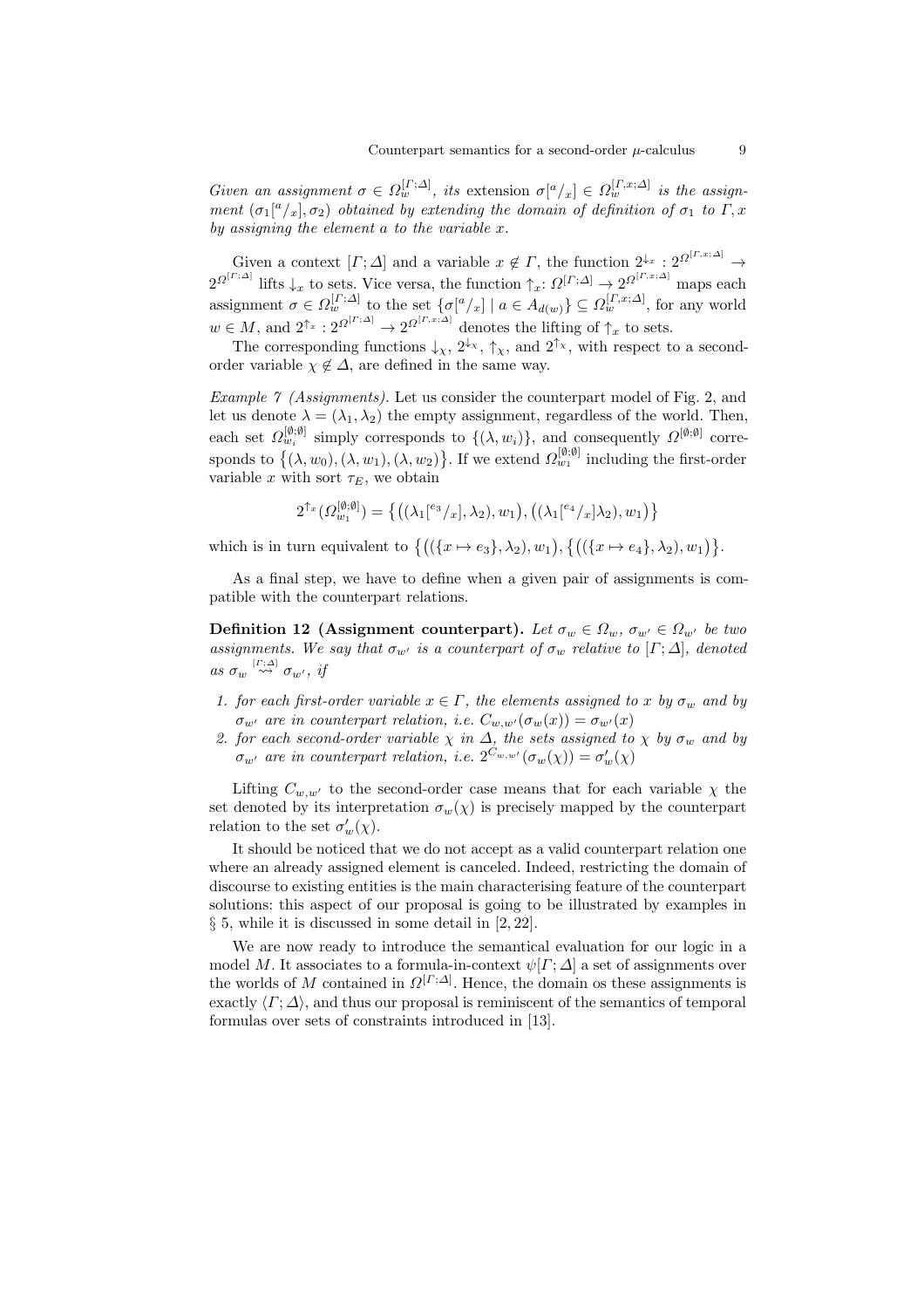#### 10 F. Gadducci, A. Lluch Lafuente, A. Vandin

**Definition 13 (Semantics).** Let  $\psi[\Gamma;\Delta]$  be a formula-in-context. The evaluation of  $\psi[\Gamma;\Delta]$  in M under the assignment  $\rho: \mathcal{Z} \to 2^{\Omega^{[\Gamma;\Delta]}}$  is given by the function  $[\![\cdot]\!]_\rho : \mathcal{F}^{[\Gamma;\Delta]} \to \Omega^{[\Gamma;\Delta]}$  defined as

$$
\begin{aligned}\n\llbracket t[I; \Delta] \rrbracket_{\rho} &= \Omega^{[\Gamma; \Delta]} \\
\llbracket (\epsilon : \tau \in_{\tau} \chi_{\tau}) [T; \Delta] \rrbracket_{\rho} &= \{ (\sigma, w) \in \Omega^{[\Gamma; \Delta]} \mid \sigma(\epsilon) \in \sigma(\chi_{\tau}) \} \\
\llbracket \neg \psi [T; \Delta] \rrbracket_{\rho} &= \Omega^{[\Gamma; \Delta]} \setminus [\![\psi[r; \Delta] ]\!]_{\rho} \\
\llbracket \psi_1 \vee \psi_2 [T; \Delta] \rrbracket_{\rho} &= [\![\psi_1[r; \Delta] ]\!]_{\rho} \cup [\![\psi_2[r; \Delta] ]\!]_{\rho} \\
\llbracket \exists x_{\tau}. \psi [T; \Delta] \rrbracket_{\rho} &= 2^{\downarrow x_{\tau}} \left( [\![\psi[r, x_{\tau}; \Delta] ]\!]_{(2^{\uparrow x} \circ \rho)} \right) \\
\llbracket \exists \chi_{\tau}. \psi [T; \Delta] \rrbracket_{\rho} &= 2^{\downarrow x_{\tau}} \left( [\![\psi[r; \Delta, \chi_{\tau}] \!] \!]_{(2^{\uparrow x} \circ \rho)} \right) \\
\llbracket \Diamond \psi [T; \Delta] \rrbracket_{\rho} &= \{ (\sigma, w) \in \Omega^{[\Gamma; \Delta]} \mid \exists (\sigma', w') \in [\![\psi[r; \Delta] ]\!]_{\rho} \cdot \sigma^{[\Gamma; \Delta]} \sigma' \} \\
\llbracket Z[r; \Delta] \rrbracket_{\rho} &= \rho(Z) \\
\llbracket \mu Z \psi [T; \Delta] \rrbracket_{\rho} &= \text{ifp}(\lambda Y. [\![\psi[r; \Delta] ]\!]_{\rho} [\![Y / z])\n\end{aligned}
$$

Note that in the evaluation of the membership predicate,  $\sigma(\epsilon)$  denotes the lifting of the substitution  $\sigma_1$  to the set of terms over  $\Sigma_X$ .

In the evaluation of the quantifiers, it is pivotal to require that the assignment  $\rho$  for fix-point variables is modified, in order to account for the extensions to the newly introduced variables: it allows for a proper sorting of  $\rho(Z)$ , since it must now belong to the subsets of  $\Omega^{[r,x;\Delta]}$   $(\Omega^{[r;\Delta,\chi]}$  in the second-order case).

Finally, in the evaluation of the modal operator the "renaming" of values across worlds is ensured by requiring that the assignments  $\sigma$  and  $\sigma'$  are in counterpart relation. Thus, our semantics discards those worlds that are reachable but are not in counterpart with respect to the current context. The rationale behind this is that it makes no sense to make claims about about non-existence (see [22, 2]). We shall illustrate this issue with some examples in  $\S$  5.

The semantics of our logic is well-defined. In particular, the restriction to formulas where all occurrences of fix-point variables are positive guarantees that any function  $\lambda Y. [\![\psi[\Gamma;\Delta]]\!]_{\rho} [Y/_{Z}]$  is monotonic. Therefore, by Knaster-Tarski theorem, fixed points are well-defined.

The evaluation of a closed formula, i.e. of a formula  $\psi[\emptyset;\emptyset]$  with an empty context, is just a set of pairs  $\{(\lambda, w)\}\$ , for  $\lambda$  the empty assignment over the world w. Hence, such an evaluation characterises a set of worlds: this ensures that our proposal properly extends the standard semantics for propositional modal logics.

Example 8 (Evaluation of a formula-in-context). We have now the means for showing the evaluation of the formula-in-context  $\mu Z.\exists x.(s(x) = t(x) \vee \Diamond Z)[\emptyset;\emptyset]$ proposed in Example 6 in the model presented in Example 3. Recall that the formula states that some process (edge) will eventually become the unique leader (self-closed). According to the rule semantics we have to obtain the least fixed point of  $[\exists x.(s(x) = t(x) \vee \Diamond Z)[\emptyset;\emptyset]]_{\rho}$ . Intuitively we expect that the formula holds for all worlds with the empty assignment, i.e.  $\{(\lambda, w_0), (\lambda, w_1), (\lambda, w_2)\},$ because  $w_2$  contains the process (edge)  $e_5$  which is a leader (self-closed),  $w_1$  contains process (edge)  $e_3$  which has counterpart  $e_5$ , and  $w_0$  has the process (edge)  $e_0$ which has counterpart  $e_3$ . Consider the assignment  $\rho = (Z, \{(\lambda, w_0), (\lambda, w_1), (\lambda, w_2)\})$ .

If we apply the semantics of the existential quantifier  $\rho(Z)$  becomes  $\{(x \mapsto$  $(e_0\}, w_0), (\{x \mapsto e_1\}, w_0), (\{x \mapsto e_2\}, w_0)\} \cup \{(\{x \mapsto e_3\}, w_1), (\{x \mapsto e_4\}, w_1)\} \cup$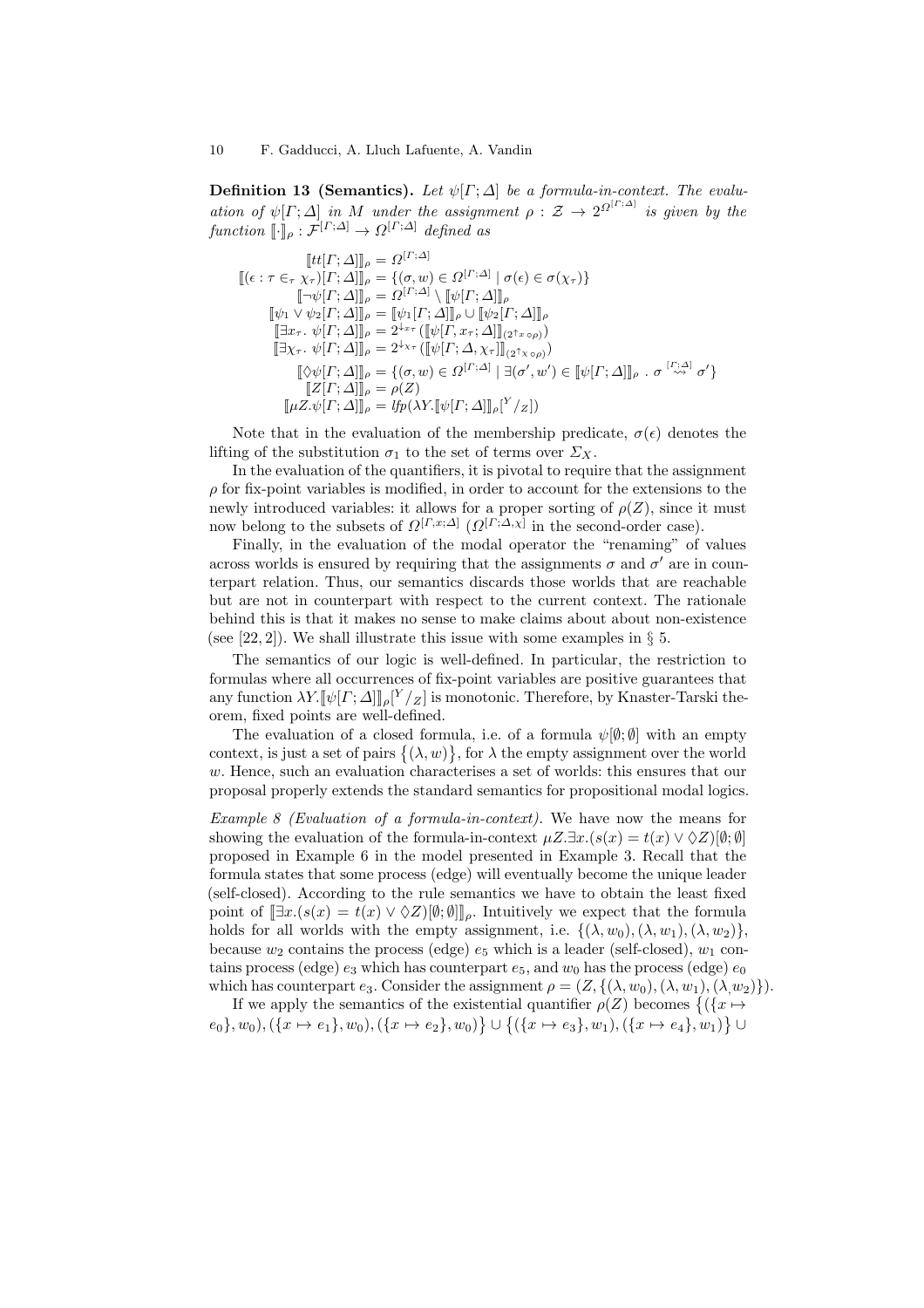$\{(x \mapsto e_5, w_2)\}\.$  The assignment  $(\{x \mapsto e_5\}, w_2)$  clearly verifies the formula  $\psi_x \equiv (s(x) = t(x))$ , so  $(\lambda, w_2)$  verifies the entire formula-in-context. Considering  $(\lambda, w_1)$ , neither  $\{x \mapsto e_3\}$  nor  $\{x \mapsto e_4\}$  verify  $\psi_x$ , but  $\{x \mapsto e_3\} \stackrel{[x,\emptyset]}{\leadsto} \{x \mapsto e_3\}$  $e_5$ } holds, and  $(\lbrace x \mapsto e_5 \rbrace, w_2) \in \rho(Z)$ . So  $\lbrace \lambda, w_1 \rbrace$  verifies the entire formula. Lastly, considering  $\{\lambda, w_0\}$ , as for  $w_1 \psi_x$  is not verified in  $w_0$ , but  $\{x \mapsto e_0\} \stackrel{[x,\emptyset]}{\sim}$  ${x \mapsto e_3}$  holds, and  $({x \mapsto e_3}, w_1) \in \rho(Z)$ . So also  ${\lambda, w_0}$  verifies the entire formula. Thus  $\{(\lambda, w_0), (\lambda, w_1), (\lambda, w_2)\}$  is a fix-point and indeed the smallest one. Therefore, the semantics of our formula is the set of all worlds, as we intuitively expected.

## 5 Examples

The aim of this section is to illustrate the use of the logic to express properties of the evolution of systems and their components. Most of the examples are drawn from the literature reviewed in  $\S 6$ . In order to make the syntax lighter, we do not indicate the contexts of the formulas and the types of the variables.

Death. The creation and destruction of entities has attracted the interest of various authors (e.g. [11, 23]) as a mean for reasoning about the allocation and deallocation of resources or processes. It is important to understand that our logic has no built-in mechanism for that purpose, hence it allows for various interpretations of what it means for an entity to be deleted. In our setting, an entity that has no counterpart in a certain world  $w'$  is an entity that simply does not exist in  $w'$ , which is different from an entity that is deallocated (whose existence we might want to remember).

To illustrate the difference between absence and deallocation, we consider absence first and then some particular flavours of deallocation. Recall that our logic mainly regards the evolution of existing entities, thus disregarding of their absence from the system. Therefore, while predicates regarding the presence and absence of entities can be defined (e.g.  $\mathbf{present}(x) \equiv \exists y \cdot x = y$ ,  $\mathbf{absent}(x) \equiv$  $\neg$ **present** $(x)$ ) their semantics in our logic might not be meaningful. For instance, under the scope of the next-time modality, predicates over  $x$  should be intended as "as long as x is present", so that formulas like  $\Box$ **present** $(x)$  might accept assignments for x in worlds that can evolve by deleting x. The key point is that our logic should be used to reason about living entities.

Now, when one is interested in reasoning about deallocated entities, one possible solution is to introduce a particular value  $\perp$  in all domains and map deallocated entities (and the functions over them) onto that value (morphisms become total). This is essentially the underlying idea of [11]. Then, a deallocated entity can be characterised with predicate  $\textbf{dead}(x) \equiv x = \perp$ . Several issues arise when reasoning about deallocated entities. For instance, the choice of [11] is for all predicates over deallocated entities to be false, even the trivial self equality  $x = x$ , which is a tautology for living entities.

Our logic is flexible enough to adopt that strategy, by e.g. redefining the abbreviation  $\epsilon_1 =_\tau \epsilon_2$  for binary equality as follows  $\forall \chi_{\tau}$ .  $((\epsilon_1 \in_\tau \chi_{\tau} \leftrightarrow \epsilon_2 \in_\tau \pi))$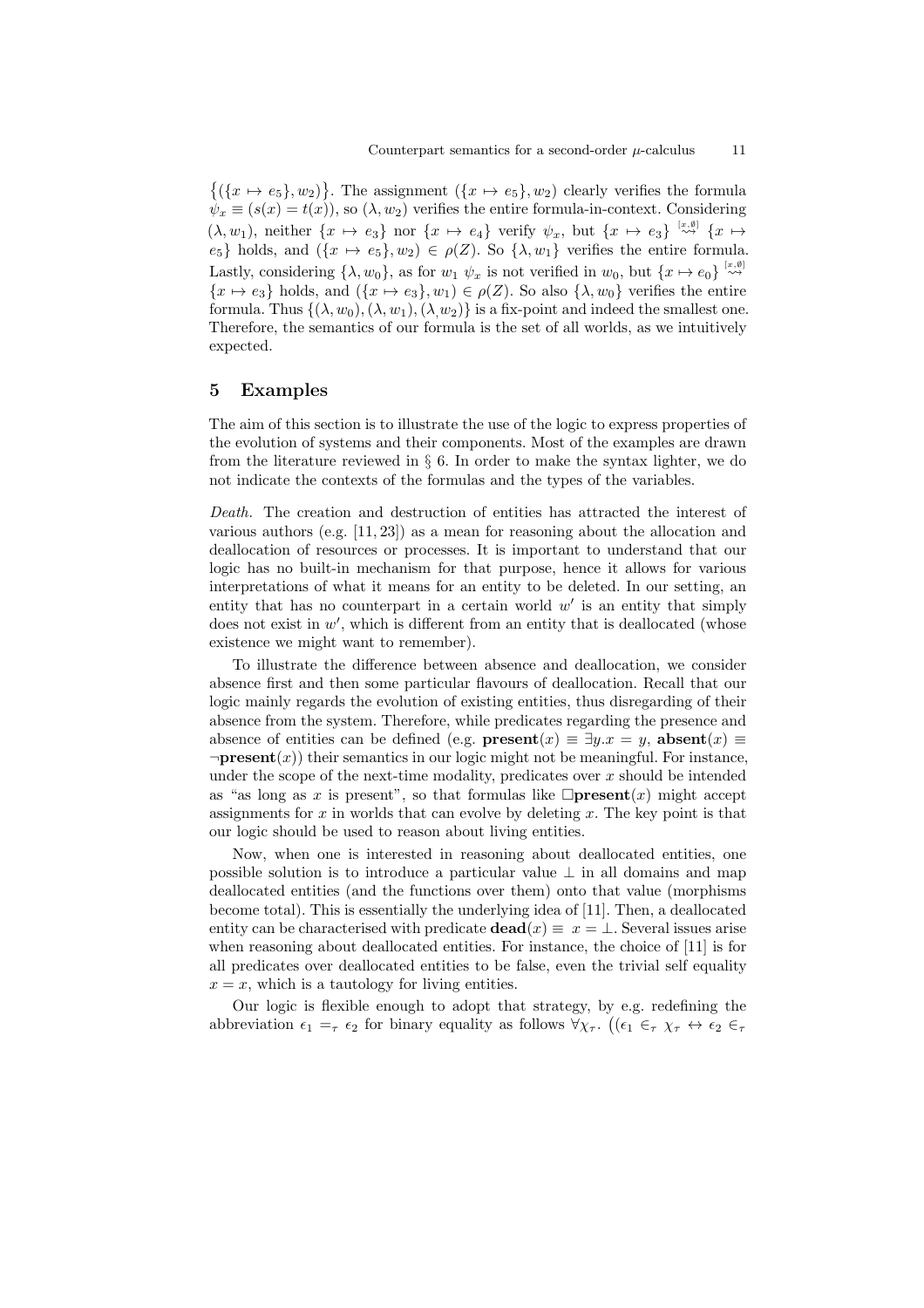#### 12 F. Gadducci, A. Lluch Lafuente, A. Vandin

 $(\chi_{\tau}) \wedge (\perp \notin \chi_{\tau})$ . Other choices are also possible, like the one in [1] where the identity of deallocated entities is kept but quantification restricts to living entities.

Birth. When reasoning about entity creation, it is interesting to distinguish new from old entities. Our logic has no built-in mechanism (like e.g. in [11]) for this purpose, yet one can assume that this information is provided by the model (by using new and old values and a function from entities into those values).

Still, it is possible in general to define a modal predicate to capture the creation of a new entity x as follows:  $\langle \mathbf{new}(x)\rangle(\psi) \equiv \exists \chi \forall y. y \in \chi \land \Diamond \exists x. x \notin \chi \land \psi$ . Note that the defined modality is existential and restricts to non-deleting steps only, but other choices are of course possible.

Growth. Our logic is suited for expressing properties about the growth of a system. For instance, a growth bound of 3 is stated with **at-most-2**  $\equiv \forall x.\forall y.\forall z.x$  $y\vee y = z\vee z = x$  as in [11] and is required as an invariant with  $\nu Z$ . **at-most-2**∧ $\Box Z$ , for  $\nu Z$  – the (informally defined) operator for greatest fixed point.

More interestingly, we can express properties along entity preserving behaviours. For instance, an all-preserved modality focussing on system evolutions where no entity is deleted is  $\langle \textbf{all-preserved} \rangle(\psi) \equiv \exists \chi. \forall y. y \in \chi \land \Diamond \psi$ .

Similarly, an abbreviation for system steps creating at least one element but preserving the rest is  $\langle \mathbf{one\text{-}more} \rangle(\psi) \equiv \exists \chi.\forall y. y \in \chi \wedge \sqrt{\exists x. x \notin \chi \wedge \psi}.$ 

Finally, we can then state the *possibility* of unbounded growth with the following formula:  $\nu Z.\mu Z'.\langle \textbf{one-more} \rangle(Z') \wedge \langle \textbf{all-preserved} \rangle(Z)$ . Instead, the necessity of unbounded growth (see e.g. [11]) would require a model with explicit deallocation as suggested above in order to be able to require absence of deletions.

Life. Apart from the growth in the number of entities, our logic regards the evolution of those entities. A typical example is the mobility of objects (like the message propagation in the example of [1]). Assuming an algebra of objects and locations with a function loc for denoting the location of an object, we can express location change for an object x with predicate **moves** $(x, \psi) \equiv \exists y \cdot y$  $loc(x) \wedge \Box (loc(x) \neq y \wedge \psi)$ . Then we can express that x never remains in the same location with  $\nu Z$ .moves $(x, Z)$ .

Along the same lines, we can define other typical individual safety and liveness properties. For instance, individual mutual exclusion (used e.g. in [23]) can be stated with formula like  $\nu Zloc(x) \neq loc(y) \wedge \Box Z$  which requires x and y never to be in the same location. Another example are individual responsiveness properties, like requiring two entities to eventually meet whenever they are in separate locations:  $\nu Z. loc(x) \neq loc(y) \rightarrow (\mu Z'. loc(x) = loc(y) \vee \Diamond Z') \wedge Z$ .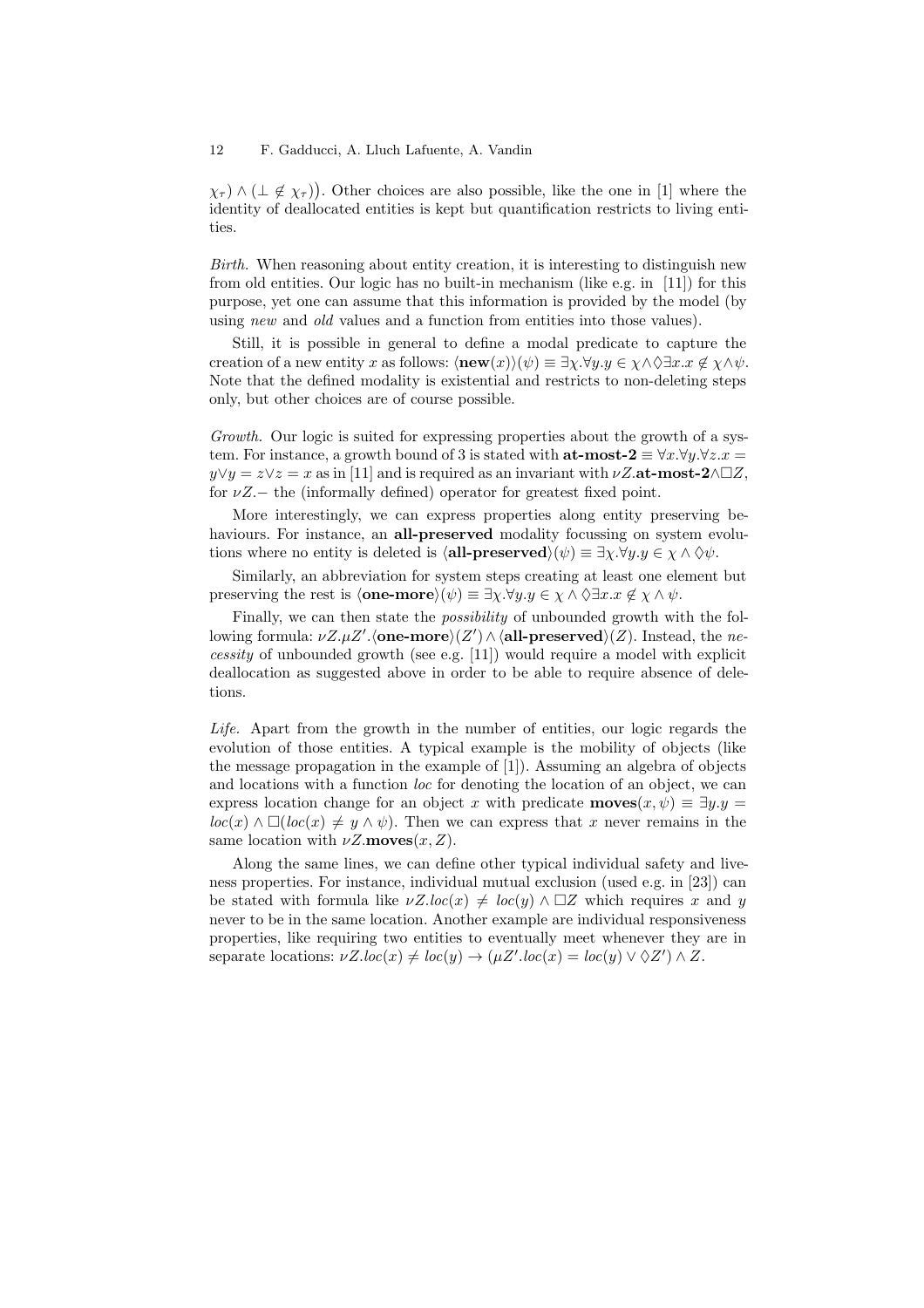## 6 Related works

As we mentioned in the introduction, many authors addressed decidability and complexity issues concerning quantified modal logics, and many efforts have been focused on defining logics (or identifying fragments) that sacrifice expressivity in favour of efficient computability. The aim of our work is not concerned with such aspects yet, since we are interested in defining fist a generic, natural and intuitive semantics that overcomes some of the drawbacks of traditional Kripkelike semantics and follows the spirit of counterpart semantics. Thus, this section reviews some current proposals for quantified modal logics, trying to sum up the differences with the present paper, with a specific interest towards those approaches developed for the verification of visual specification formalisms.

Logics for reasoning about knowledge change (e.g. temporal description logics) have been proposed by various authors (see e.g. [12, 16]), either as first-order extensions of classical linear- and branching-time temporal logics such as LTL and CTL [16], or as extensions of the modal  $\mu$ -calculus [12]. The semantics is typically given in Kripke-style with a unique domain of interpretation that does not allow for merging or renaming of elements. Decidability results are given for some fragments, e.g. the monodic ones, roughly consisting of equality-free formulas with a restricted number of free variables under temporal operators.

Another setting where quantified temporal logics have raised interest are graph transformation systems, where software systems exhibiting features such as component or resource allocation, de-allocation, re-allocation or fusion are conveniently modelled using graph morphisms. For instance, the approach of [1] aims at building a verification setting where graph transition systems are abstracted into a sort of Petri nets. The specification mechanism is a logic that mixes the modal  $\mu$ -calculus with Courcelle's Monadic Second-Order Logic for graphs [8]. The graph transition systems considered are not allowed to introduce merging or renaming of graph items, and the semantics is defined over the unravelling of the graph transition system, i.e. a tree that represents the unfolded state space and that guarantees some additional properties such as no-reuse of item names. Another example can be found [14], where a graph logic was developed for encoding a spatial logic for the  $\pi$ -calculus [3] in a graph-based setting. The logic extends the  $\mu$ -calculus with a node-binding modal operator, quantifiers and other ingredients along the ones in [8] to describe the graphical structure of configurations. Merging and renaming is allowed for some restricted cases only.

Another graph-based approach is described in [19], focusing on finite-state graph transition systems, and using a linear-time logic whose structural aspects are expressed with regular expressions over paths. The same author investigated first-order temporal logics for various structures. In [20] he proposes an extension of CTL with first- and (monadic) second-order quantification. The semantics is interpreted over algebra automata, i.e. automata enriched with an algebraic structure of states, and with a morphism-like transition relation that allows for renaming elements. The model checking problem over finite automata is shown reducible to the ordinary model checking of CTL formulas over Kripke struc-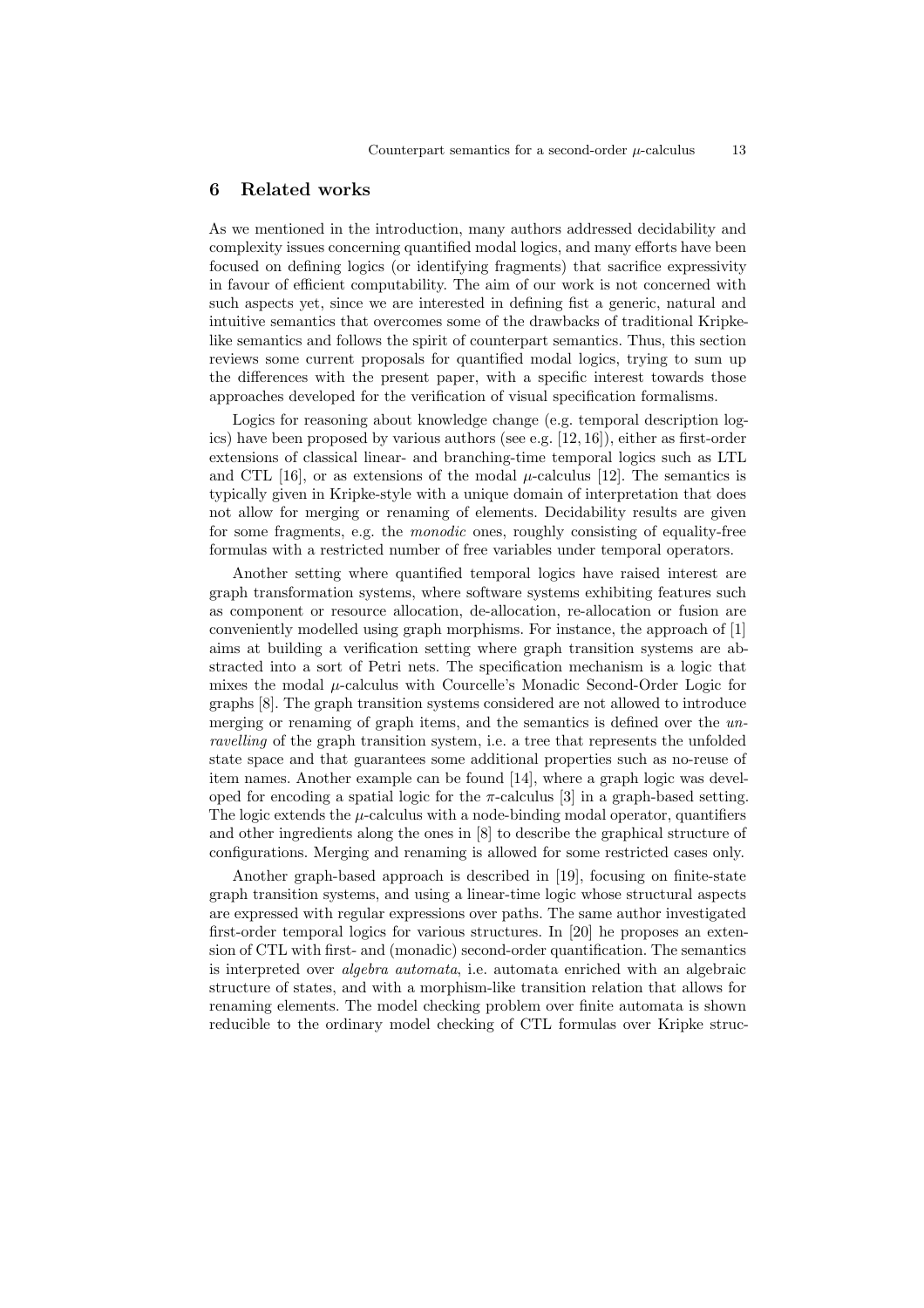tures, while preserving the necessary structure to exploit name symmetries. A similar approach is followed in [11] but based on LTL and including predicates to reason about allocation, deallocation and reallocation of objects. The notion of name-equipped automata allows for injective renaming, but forbids merging. The semantics of the next time modality does not discard accessible worlds where elements assigned to variables are deleted, but in this case the assignment becomes undefined so that the logic allows for expressing deallocation but equality predicates over undefined variables become false (even the simple case  $x = x$ ). Instead, [10] is concerned with the approximation of special kinds of graphs and the verification of a similar logic for verifying pointer structures on a heap. Another logic to reason about the dynamics featured in object-oriented programming languages is evolution logic [23], a first-order version of LTL. The model checking approach focuses on abstract interpretation rather than symmetries.

Spatio-temporal logics form another track of formalisms for describing the evolution of process and data structures. Early works aimed at reasoning about networks of processes (e.g. the multiprocess network logic of [18]), and were based on extensions of classical linear- and branching-time logics with first-order quantifiers. In these works, the set of processes was considered to be fixed (i.e. no dynamic creation or deletion was considered) so that the elimination of quantifiers was possible. In the last years, spatial logics evolved and were mostly defined for algebraically presented systems. We cite among others spatial logics for process calculi like the  $\pi$ -calculus [3, 4] and mobile ambients [7], or for data structures such as graphs [5], heaps [21], and trees [6]. The common idea in such approaches is to mix temporal modalities with spatial operators that represent the dual of the operators of the algebra, like parallel (de)composition of processes or graphs, and various forms of (name) quantification. Renaming and merging of elements is typically restricted to some special cases like  $\alpha$ -renaming and name extrusion.

## 7 Conclusions and further works

The present paper introduces a novel semantics for a second-order  $\mu$ -calculus. With respect to other approaches, including those sketched in  $\S 6$ , our proposal allows for a simple definition of the semantical universe by means of counterpart models. The idea of associating to (open) formulas sets of assignments, instead of just worlds, allows for a straightforward interpretation of fixed points and for their smooth integration with the evaluation of quantifiers, which often asked for a restriction of the class of admissible models.

The starting point for our proposal was the survey on quantified modal logic proposed by Belardinelli [2], further instantiated to graph transformations in the master's thesis of the third author [22]. The present article is a revised and extended version of the latter, taking into account also fix-point operators.

We foresee a few obvious directions for further research. As a start, we would like to investigate if the correspondence results between quantified  $\mu$ -calculi and Petri nets logics proposed in [1] could be lifted to our framework, and its richer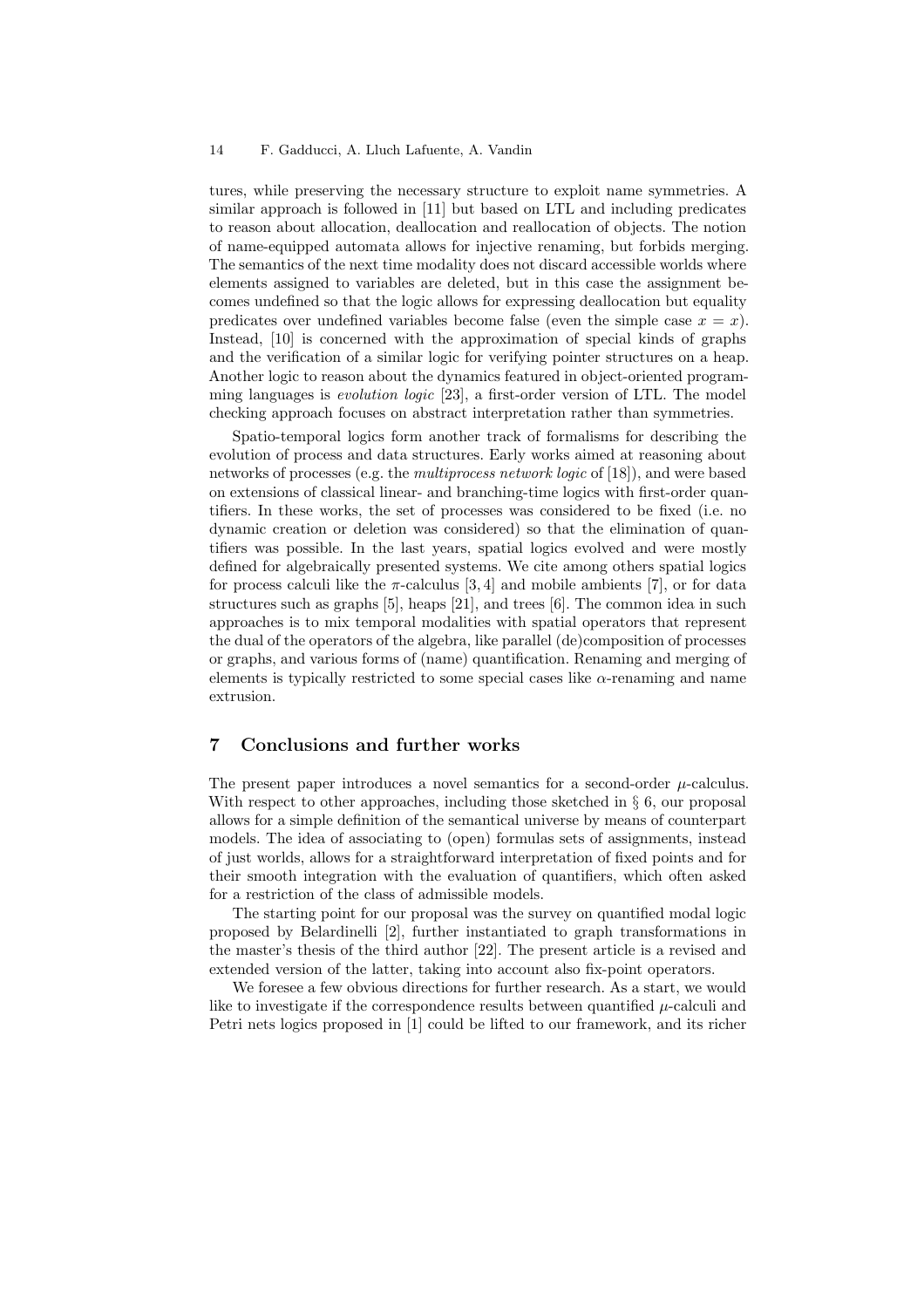family of counterpart relations. We would also like to better understand the relationship with spatial logics, along the lines of [14], possibly adopting a family of labelled counterpart relations, and the richer modal operators  $\Diamond_{(p,Y)}$ , basically stating that the transition between worlds is caused by a specific rule  $p$ , that may create a chosen set Y of new elements. Another interesting point is in understanding the tradeoff between expressivity and complexity regarding the choice of information being discarded in the semantics of the modal operator. As we already discussed, we ignore those reachable worlds that are not in counterpart relation with respect to the current assignment, while other choices are possible like accepting the worlds, but making assignments undefined when the assigned element is deleted [11] or not discarding anything [1].

Also the development of adequate proof systems should be pursued. We did not further investigate the topic here, yet the use of formulas-in-context guarantees the so-called K-scheme, stating that if the formula  $\square(\psi_1 \to \psi_2)[\Gamma; \Delta]$  holds, then the  $\Box$  operator may distribute, i.e., also the formula  $\Box(\psi_1) \rightarrow \Box(\psi_2)[\Gamma; \Delta]$ holds. The use of contexts is pivotal here, since otherwise the axiom might not always be satisfied. Instead, its validity tells us that the resulting logic is normal, which is a property of all classical modal logics [17].

Acknowledgments We are indebted to Giacomo Lenzi for his helpful comments and advices at the very early stages of our research.

## References

- 1. Baldan, P., Corradini, A., König, B., Lluch Lafuente, A.: A temporal graph logic for verification of graph transformation systems. In: Fiadeiro, J.L., Schobbens, P.Y. (eds.) 18th International Workshop on Recent Trends in Algebraic Development Techniques (WADT'06). LNCS, vol. 4409, pp. 1–20. Springer (2007)
- 2. Belardinelli, F.: Quantified Modal Logic and the Ontology of Physical Objects. Ph.D. thesis, Scuola Normale Superiore of Pisa (2006)
- 3. Caires, L.: Behavioral and spatial observations in a logic for the  $\pi$ -calculus. In: Walukiewicz, I. (ed.) 7th International Conference on Foundations of Software Science and Computation Structures (FOSSACS'04). LNCS, vol. 2987, pp. 72–87. Springer (2004)
- 4. Caires, L., Cardelli, L.: A spatial logic for concurrency (part I). Information and Computation 186(2), 194–235 (2003)
- 5. Cardelli, L., Gardner, P., Ghelli, G.: A spatial logic for querying graphs. In: Widmayer, P., Ruiz, F.T., Bueno, R.M., Hennessy, M., Eidenbenz, S., Conejo, R. (eds.) 30th International Colloquium on Automata, Languages and Programming (ICALP'02). LNCS, vol. 2380, pp. 597–610. Springer (2002)
- 6. Cardelli, L., Gardner, P., Ghelli, G.: Manipulating trees with hidden labels. In: Gordon, A. (ed.) 6th International Conference on Foundations of Software Science and Computation Structures (FOSSACS'03). LNCS, vol. 2620, pp. 216–232. Springer (2003)
- 7. Cardelli, L., Ghelli, G.: TQL: a query language for semistructured data based on the ambient logic. Mathematical Structures in Computer Science 14(3), 285–327 (2004)